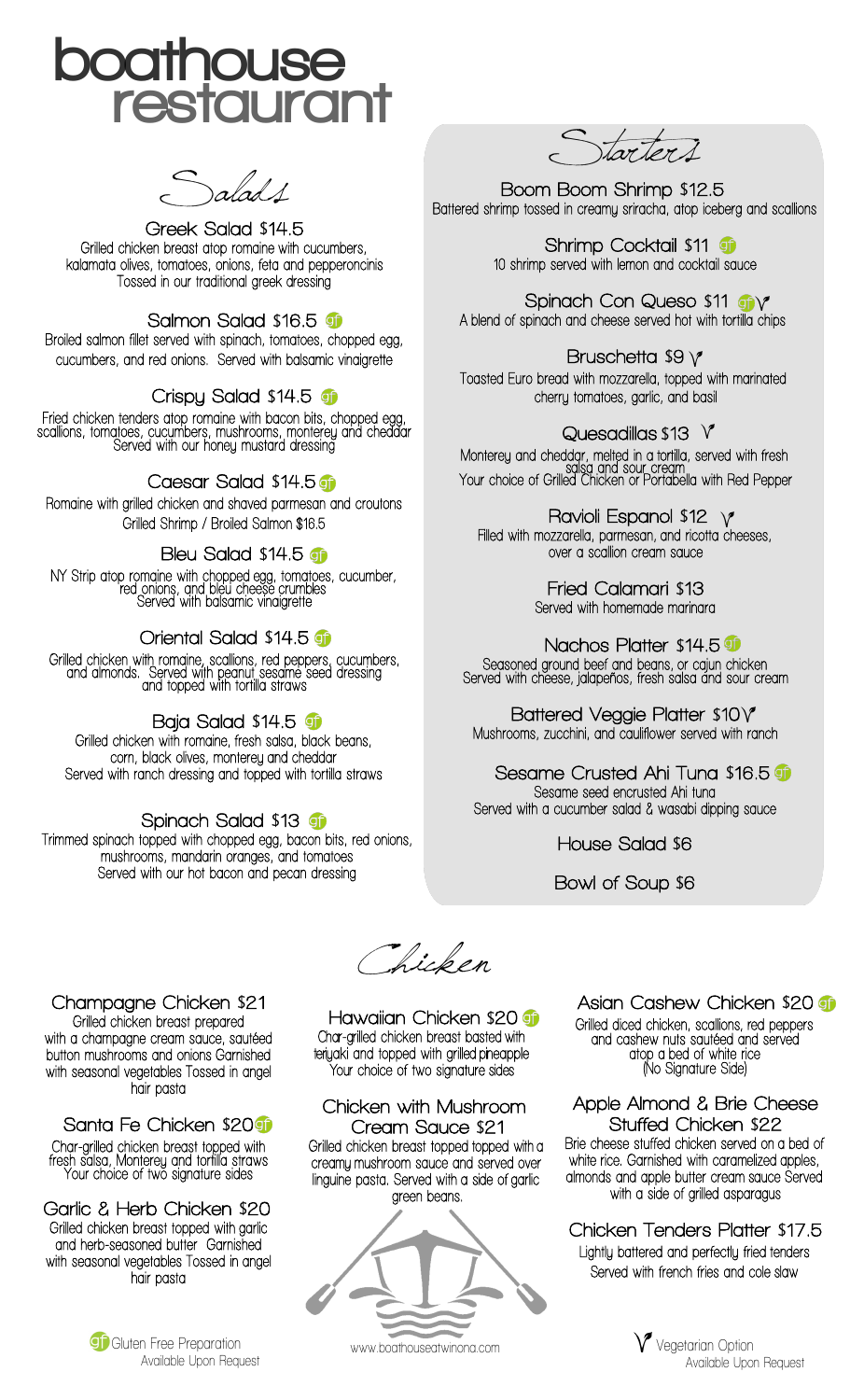Steaks

**Filet Mignon** \$**37** Center-Cut of the finest and most tender of all steaks - 8oz Your choice of two signature sides

> **New York Strip** \$**26.5/** \$**31** Center-Cut 8oz / 12oz Your choice of two signature sides

**Smoked Pork Chops** \$**18/** \$**22** Topped with an apple cream sauce Served with caramelized apples and baked sweet potato One Chop 8oz / Two Chops 16oz

**Char-Grilled Prime Rib of Beef** \$**26.5 /** \$**31** Specially seasoned for a juicy tenderness. (Traditional preparation available upon request) 10oz / 14oz Your choice of two signature sides

Seafood

**All Include Two Signature Sides**

**Salmon Fillet** \$**25.5** Broiled salmon prepared with either a lobster cream sauce or blackened and bleu cheese crusted

**Pretzel Crusted Walleye** \$**25.5** Oven baked walleye crusted with crushed pretzels Garnished with a mustard caper cream sauce

> **Mahi-Mahi** \$**25.5** Broiled Mahi-Mahi with lemon butter

**Potato Crusted Cod** \$**20** Cod baked with a cheddar and chive seasoned potato crust

**Jumbo Shrimp** \$**20** Your choice of Scampi / Fried Coconut / Regular Fried Fan-Tailed Shrimp

**Boathouse Baby Back Ribs** \$**21/** \$**25.5** Slow cooked and served with our special recipe barbecue sauce Served with french fries and cole slaw Half Slab / Full Slab

**Greek Lamb Chops (8oz)** \$**26.5** Tender lamb chops prepared in a lemon-oregano greek marinade Served with naan bread and choice of two signature sides

> **Top Sirloin Steak** \$**26.5** Our center cut house favorite perfectly seasoned and broiled to perfection - 10oz Your choice of two signature sides

## **Enhancements**

**3 Crispy Fried Shrimp** \$**6 Horseradish Crust** \$**2.5 Cajun & Bleu Cheese Crust** \$**3.5**



**Pasta Diablo** \$**21** Shrimp, scallops, clams and linguine tossed in a spicy cajun marinara sauce

**Bruschetta Pasta** \$**20**  Angel hair pasta with grilled chicken or shrimp, sautéed in olive oil with tomatoes, kalamata olives, fresh mozzarella, basil, onion, garlic, and balsamic glaze

### **Roasted Red**

**Pepper & Parmesan Pasta** \$**20** Linguine noodles, mushrooms, and either grilled chicken or shrimp sautéed with a roasted red pepper and garlic parmesan cheese cream sauce

**Spicy Chipotle Chicken Pasta** \$**20** Penne pasta in a creamy chipotle parmesan cheese sauce with grilled chicken, asparagus, red and yellow peppers, garlic and onions

**Pasta Rustica** \$**20** Penne pasta tossed with chicken, shrimp, and smoked ham in a cream parmesan alfredo sauce

# **Signature Sides**

**Cole Slaw French Fries Seasonal Vegetables Rice**<sup></sup> **Smashed Potatoes New Potatoes Baked Potato Black Beans with Rice**

**Loaded Baked Potato + \$1 Sweet Potato Fries + 50¢ Baked Sweet Potato + 50¢ Onion Rings + 50¢ Angel Hair Pasta + 50¢ Asparagus + 50¢ Garlic Green Beans + 50¢ Fried Green Beans + 50¢**



**Gi** Gluten Free Preparation **www.boathouseatwinona.com Available Upon Request** 

**Vegetarian Option Available Upon Request**